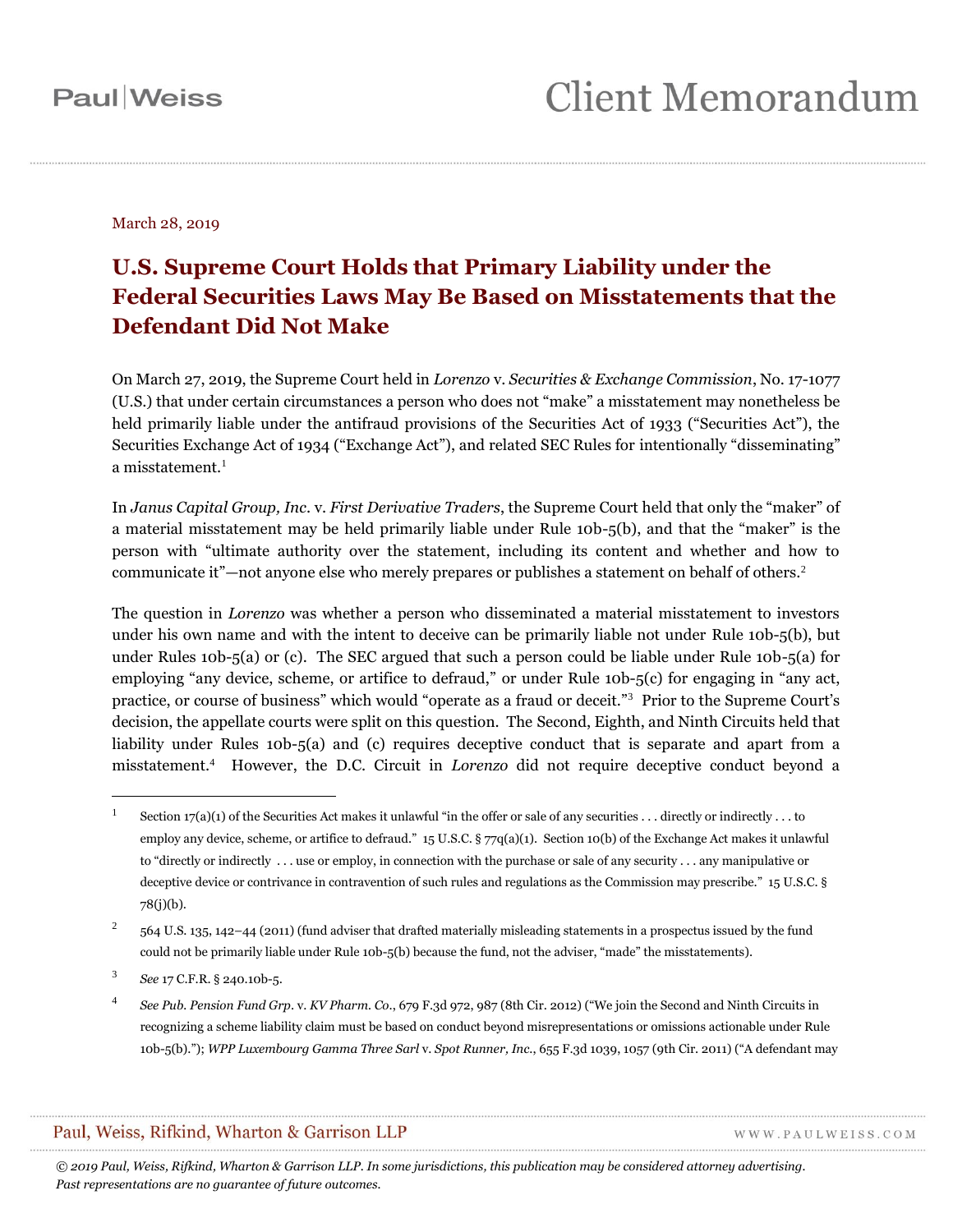misstatement to establish liability under Rules 10b-5(a) or (c). In a 6-2 ruling, the Supreme Court affirmed the D.C. Circuit's decision.

This issue has particular import for private securities litigation, where plaintiffs are foreclosed from bringing "aiding and abetting" claims.<sup>5</sup> Private plaintiffs may now attempt to invoke *Lorenzo* to pursue misrepresentation claims against defendants who do not "make" any statement to investors but are nonetheless actively involved in disseminating statements. The Supreme Court was careful to re-affirm *Janus*'s construction of Rule 10b-5(b) and cabin its decision to the unique facts presented in *Lorenzo*. But private plaintiffs will undoubtedly try to use *Lorenzo* to plead around *Janus* and expand the scope of those who may be liable for securities fraud. Whether or not plaintiffs succeed will be up to the lower courts that must grapple with more difficult "borderline" cases.

### **Factual and Procedural Background**

In 2013, the SEC found that Francis Lorenzo, a vice president of investment banking for a registered brokerdealer, had violated the antifraud provisions of the federal securities laws.<sup>6</sup> Specifically, Lorenzo sent two emails to prospective investors advertising a debenture offering for a start-up company (Waste2Energy Holdings, Inc.) that materially misrepresented the value of its assets.<sup>7</sup> Lorenzo transmitted the emails under his own name and signature block, and invited investors to call him personally with any questions. However, Lorenzo's boss had supplied the content of the emails, and the emails expressly said they were being sent at the request of Lorenzo's boss.<sup>8</sup>

An SEC administrative law judge ("ALJ") held that Lorenzo had willfully, or at a minimum recklessly, violated: (i) Section  $17(a)(1)$  of the Securities Act,  $15 \text{ U.S.C.}$  §  $77q(a)(1)$ ; (ii) Section 10(b) of the Exchange Act, 15 U.S.C. § 78j(b); and (iii) Securities Exchange Act Rules 10b-5(a)-(c), 17 C.F.R. § 240.10b-5(a)-(c).<sup>9</sup>

only be liable as part of a fraudulent scheme based upon misrepresentations and omissions under Rules 10b-5(a) or (c) when the scheme also encompasses conduct beyond those misrepresentations or omissions."); *Lentell* v. *Merrill Lynch & Co., Inc*., 396 F.3d 161, 177 (2d Cir. 2005) ("We hold that where the sole basis for such claims is alleged misrepresentations or omissions, plaintiffs have not made out a market manipulation claim under Rule 10b-5(a) and (c).").

<sup>5</sup> *See Central Bank of Denver NA* v. *First Interstate Bank of Denver, N.A*., 511 U.S. 164, 191 (1994) (private civil liability under Rule 10b-5 does not extend to those who merely aid and abet a 10(b) violation).

<sup>6</sup> *See Gregg C. Lorenzo, Francis* V. *Lorenzo & Charles Vista, LLC*, SEC Rel. No. 544, 2013 WL 6858820, at \*5–7 (Dec. 31, 2013).

<sup>7</sup> *See id*. at \*4–5.

<sup>8</sup> *See id*.

<sup>9</sup> *See id*. at \*5–7.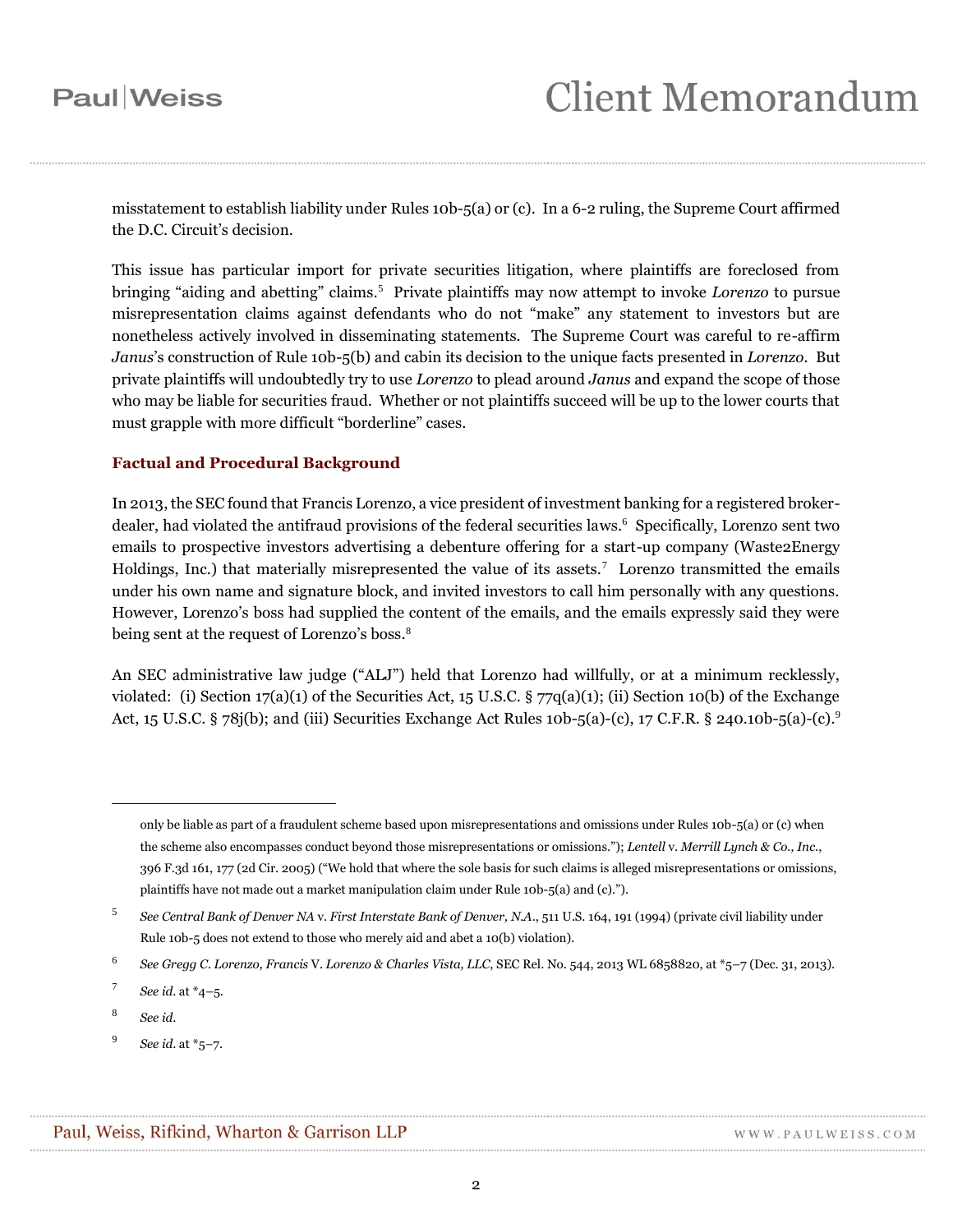The ALJ issued a cease-and-desist order, imposed a \$15,000 civil money penalty, and barred Lorenzo from the securities industry for life.<sup>10</sup> The SEC sustained the ALJ's order.<sup>11</sup>

On appeal, the D.C. Circuit found substantial evidence to support the SEC's findings that (i) the statements in Lorenzo's emails were materially false, and (ii) Lorenzo acted with fraudulent intent when disseminating the material misstatements. 12 However, the D.C. Circuit reversed the SEC's determination that Lorenzo had violated Rule 10b-5(b), which renders it unlawful in connection with a securities transaction to "make any untrue statement of a material fact or to omit to state a material fact necessary in order to make the statements made . . . not misleading."<sup>13</sup> Specifically, the D.C. Circuit held that Lorenzo could not have violated Rule 10b-5(b) because Lorenzo did not "make" the statements under the Supreme Court's decision in *Janus*. Instead, Lorenzo's boss maintained "ultimate authority" over the messages by supplying their content and directing Lorenzo to distribute the emails to investors.<sup>14</sup> Nonetheless, since Lorenzo knowingly sent material misrepresentations from his own email account to investors and encouraged them to contact him directly with questions, the D.C. Circuit majority concluded that Lorenzo had violated the "scheme liability" provisions of SEC Rules 10b-5(a) and (c), along with Section 10(b) of the Exchange Act and Section  $17(a)(1)$  of the Securities Act.<sup>15</sup> Unlike Rule 10b-5(b), those provisions do not speak in terms of "making" a false statement.

Justice Kavanaugh, then a judge on the D.C. Circuit, dissented.<sup>16</sup> He reasoned that the majority opinion created a circuit split by holding that "mere misstatements, standing alone, may constitute the basis for socalled scheme liability under the securities laws—that is, willful participation in a scheme to defraud—even if the defendant did not make the misstatements."<sup>17</sup> Then-Judge Kavanaugh observed that the SEC could have charged Lorenzo with aiding-and-abetting violations, but should not have been able to "expand the scope of primarily liability under the securities laws."<sup>18</sup>

 $\overline{a}$ 

<sup>16</sup> *See id*. at 596–97 (Kavanaugh, J., dissenting).

<sup>10</sup> *See id*. at \*10.

<sup>11</sup> *See In the Matter of Francis Lorenzo*, SEC Rel. No. 9762, 2015 WL 1927763, at \*17 (Apr. 29, 2015), vacated in part, *Lorenzo* v. *SEC*, 872 F.3d 578 (D.C. Cir. 2017).

<sup>12</sup> *See Lorenzo* v. *SEC*, 872 F.3d 578, 583 (D.C. Cir. 2017).

<sup>13</sup> *See id*. at 587–88; 17 C.F.R. § 240.10b-5(b).

<sup>14</sup> *Lorenzo*, 872 F.3d at 587–88.

<sup>15</sup> *See id*. at 588–89.

<sup>17</sup> *Id*. at 600.

<sup>18</sup> *Id*. at 601.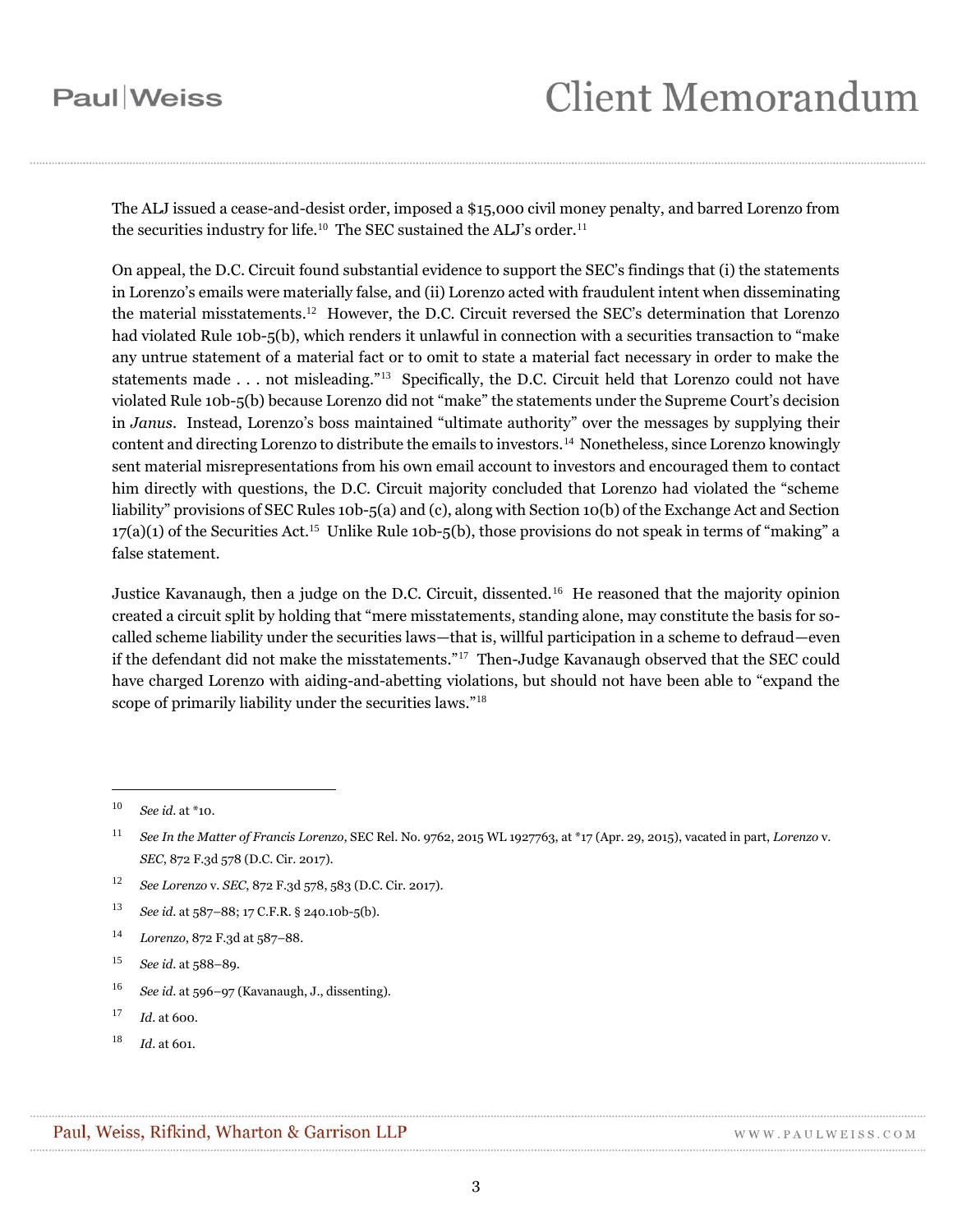The Supreme Court granted *certiorari* to resolve the circuit split. Presumably due to his role in the D.C. Circuit decision, Justice Kavanaugh recused himself from the case in the Supreme Court.

### **The Supreme Court's Opinions**

#### *The Majority Opinion*

In a 6-2 opinion authored by Justice Breyer, the Supreme Court held that a person who disseminates materially misleading statements with the intent to defraud investors can be held primarily liable under Section  $17(a)(1)$  of the Securities Act, Section 10(b) of the Exchange Act, and SEC Rules 10b-5(a) and (c) thereunder, even if that person does not "make" any statement to investors.<sup>19</sup> Thus, although Rule 10b-5(b) specifically governs the making of false statements, it is not the exclusive mechanism for regulating fraudulent conduct that involves disseminating misstatements.

First, the Supreme Court examined the plain language of Rules 10b-5(a) and (c). The majority understood the dissemination of materially false emails with fraudulent intent to constitute a "device," "scheme," or "artifice to defraud" under the plain language of subsection (a), as well as an "act, practice, or course of business" that operated "as a fraud or deceit" under subsection (c).<sup>20</sup> The Court found support for this reading in the dictionary definitions of: a "device" as something formed by design; a "scheme" as a project, plan or program of something to be done; and an "artifice" as an artful stratagem or trick.<sup>21</sup>

Second, the Court concluded that the history and purpose of the securities laws do not establish that subsection (b), the "making-false-statements provision," is the only provision that applies when fraud occurs by means of a misstatement. The Court observed that it has "long recognized considerable overlap among the subsections of the Rule" such that each provision covers additional illegal acts without narrowing the reach of other subsections to mutually exclusive spheres.<sup>22</sup> For example, the same conduct could constitute a "device, scheme, or artifice to defraud" under subsection (a), as well as an "act . . . which operates... as a fraud" under subsection (c).<sup>23</sup> According to the majority, accepting the view that subsection (b) alone regulates conduct involving misstatements would mean that those who disseminate (but do not "make") materially false statements with fraudulent intent may escape liability altogether.<sup>24</sup>

<sup>19</sup> *Lorenzo* v. *SEC*, No. 17-1077, slip op. at 2.

<sup>20</sup> *Id*. at 5–6.

<sup>21</sup> *Id*. at 6 (internal citations omitted).

<sup>22</sup> *Id*. at 7–8.

<sup>23</sup> *Id*. at 8.

<sup>24</sup> *Id*. at 9.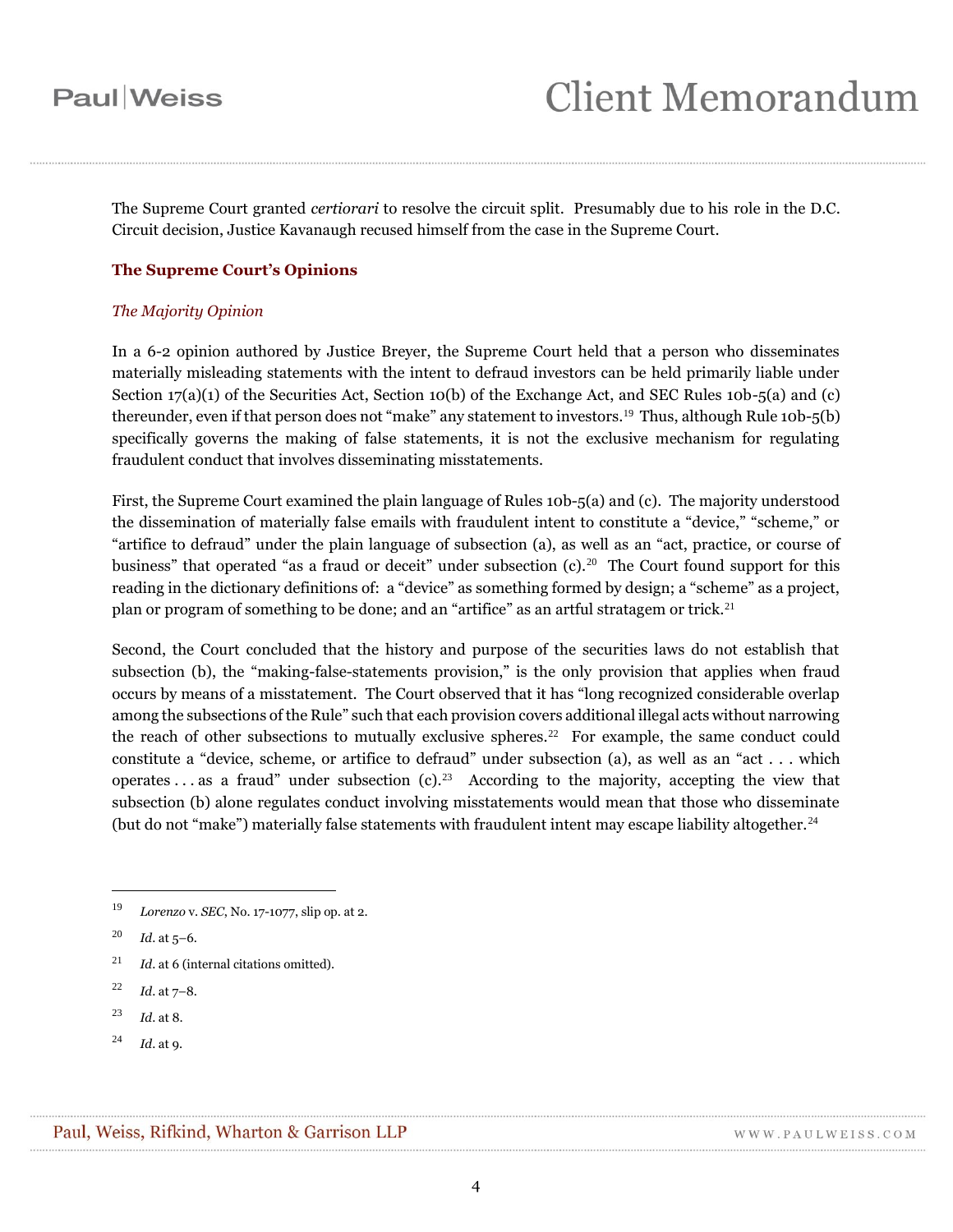# **Client Memorandum**

Finally, the Court rejected the suggestion that its ruling renders *Janus a* "dead-letter" or meaningfully undermines the distinction between primary and secondary liability. The Court explained that *Janus*  considered subsection (b) of Rule 10b-5 in a case where an investment adviser drafted misstatements issued by another entity that had ultimate authority. After *Lorenzo*, the Court maintained, *Janus* still precludes primary liability where an individual does not make or disseminate false information or engage in other fraudulent conduct.<sup>25</sup> According to the majority, the line between primary and secondary liability remains equally clear: those who disseminate (but do not "make") materially false statements with the intent to defraud can be primarily liable under subsections (a) and (c), even if they could be held only secondarily liable in an SEC enforcement action for aiding and abetting under subsection  $(b)$ .<sup>26</sup>

#### *The Dissenting Opinion*

Justice Thomas, joined by Justice Gorsuch, dissented on the ground that a person who does not "make" a misstatement under Rule 10b-5(b) cannot be held primarily liable under the general conduct-based provisions for disseminating that same misstatement.<sup>27</sup>

First, the dissent disagreed that transmitting a misstatement on behalf of its maker constitutes a "device, scheme, or artifice to defraud" under Rule 10b-5(a). Citing the same dictionary definitions as the majority, the dissent interpreted primary liability to require "planning, designing, devising, or strategizing."<sup>28</sup> According to the dissent, Lorenzo may have knowingly "assisted" a scheme, but he did not himself plan, design, devise, or strategize that scheme.<sup>29</sup>

Second, the dissent argued that allowing a person who has not made a misstatement to be held primarily liable for an "artifice to defraud" under Rule 10b-5(c) would violate the canon of interpretation that "the specific governs the general," and render superfluous the "maker" provision in Rule 10b-5(b).<sup>30</sup> Under this reading, the provisions specifically addressing false statements should effectively occupy the field in misstatement cases.<sup>31</sup>

<sup>25</sup> *Id*. at 10.

- <sup>29</sup> *Id*. at 5 (Thomas, J., dissenting).
- <sup>30</sup> *Id*. at 6 (Thomas, J., dissenting).
- <sup>31</sup> *Id*. at 7 (Thomas, J., dissenting).

<sup>26</sup> *Id*. at 10–12.

<sup>27</sup> *Lorenzo* v. *SEC*, No. 17-1077, slip op. at 1 (Thomas, J., dissenting).

<sup>28</sup> *Id*. at 4 (Thomas, J., dissenting).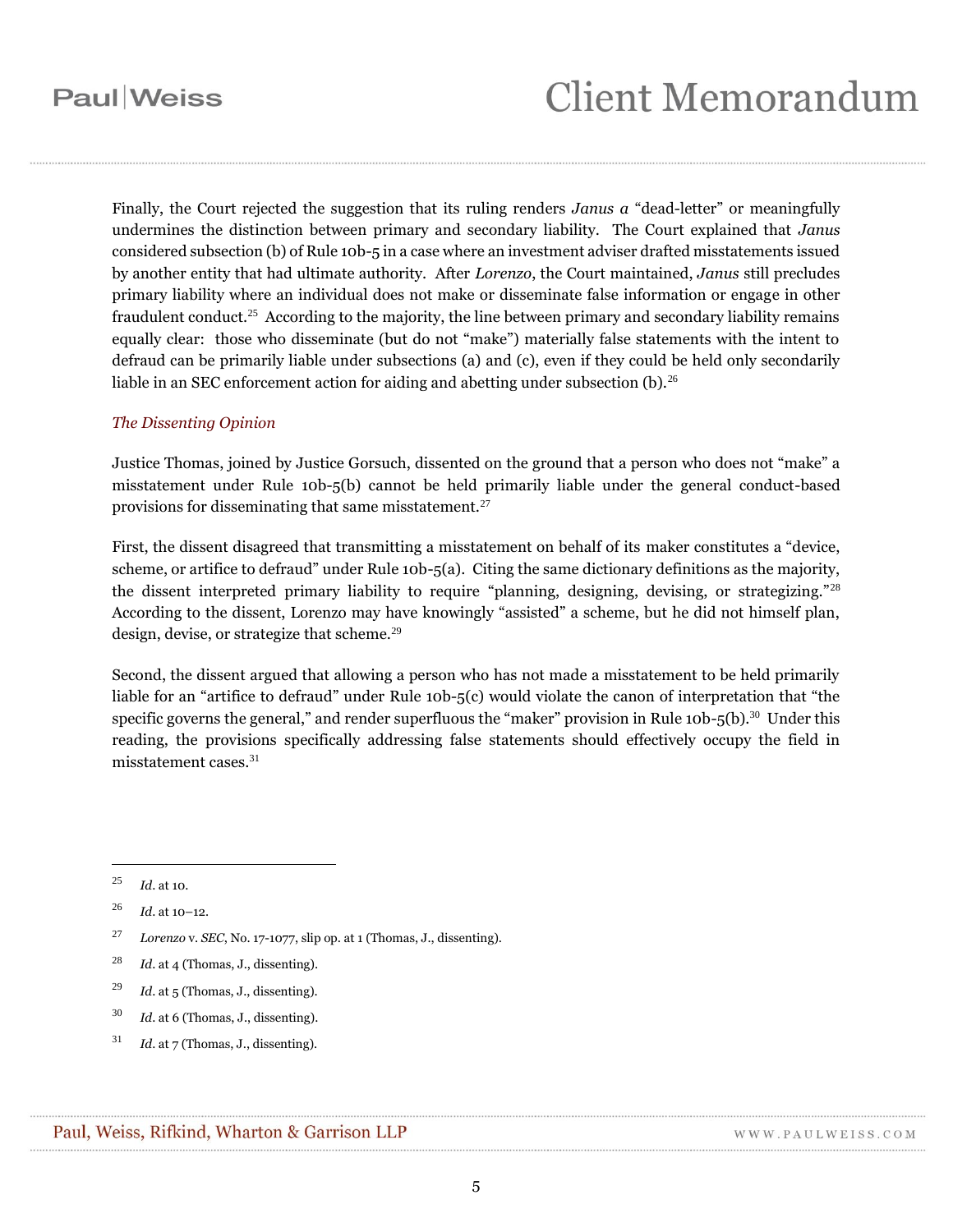Third, the dissent understood the Court's opinion to undermine *Janus* given that Lorenzo did not "make" the fraudulent statements at issue and undertook only "administrative acts."<sup>32</sup> Viewing Lorenzo's role as indistinguishable from a secretary who sends an email for his boss, the dissent faulted the Court for ignoring the "on-point requirements of a narrower provision" under Rule 10b-5(b) that specifically addresses fraudulent statements, and for blurring the line between fraud and aiding-and-abetting liability.<sup>33</sup>

### **Implications**

The Supreme Court's ruling in *Lorenzo* will be seized upon by plaintiffs to argue that defendants can be liable for statements that they themselves did not "make." Any such expansion of liability would be of particular import in private securities litigation where private plaintiffs cannot bring aiding-and-abetting claims under the federal securities laws.<sup>34</sup>

There is, however, a strong argument that *Lorenzo* should be confined to its particular fact pattern involving direct dissemination of materially false information with fraudulent intent and attribution. Under *Janus*, attribution of a misstatement to a particular person is "strong evidence" that such person made the misstatement under Rule 10b-5(b).<sup>35</sup> In *Lorenzo*, although the defendant disseminated fraudulent statements under his own name and invited investors to call him directly, the D.C. Circuit ruled that Lorenzo did *not* "make" those statements because he lacked ultimate authority over their content. Thus, *Lorenzo* was a unique case in which the misstatement was attributed to a defendant who was not its "maker" but who disseminated the misstatement to investors with fraudulent intent. In scenarios where a non-speaker may play a more remote role in drafting or disseminating statements, it may well be argued that *Lorenzo* does not support primary liability for securities fraud. Indeed, there are strong arguments that underwriters, investment bankers, lawyers, and others who do not have ultimate authority over statements should not be subject to any additional liability under this decision. Similarly, those who do not disseminate statements directly to investors will have a basis to distinguish *Lorenzo*. As the *Lorenzo* Court recognized,

<sup>32</sup> *Id*. at 9 (Thomas, J., dissenting).

<sup>33</sup> *Id*. at 10 (Thomas, J., dissenting).

<sup>34</sup> *See Central Bank of Denver*, 511 U.S. at 191 (no private liability for aiding and abetting under Rule 10b-5). The SEC, however, can bring aiding-and-abetting claims against any person who "knowingly or recklessly provides substantial assistance to another person" in violating the Exchange Act. 15 U.S.C. § 78(t)(e). The SEC also has standing to bring claims under Section 17(a) of the Securities Act, whereas private plaintiffs must bring securities fraud claims under the Exchange Act. *See Thompson* v. *RelationServe Media, Inc*., 610 F.3d 628, 652 n.25 (11th Cir. 2010) ("[T]his circuit has expressly refused to read a private right of action into § 17."); *Carol Gamble Trust 86* v. *E-Rex, Inc*., 84 Fed. App'x 975, 978 n.1 (9th Cir. 2004) ("There is no private right of action under Section 17(a)."); *Finkel* v. *Stratton Corp*., 962 F.2d 169, 175 (2d Cir. 1992) (same).

<sup>35</sup> *Janus*, 564 U.S. at 142–43.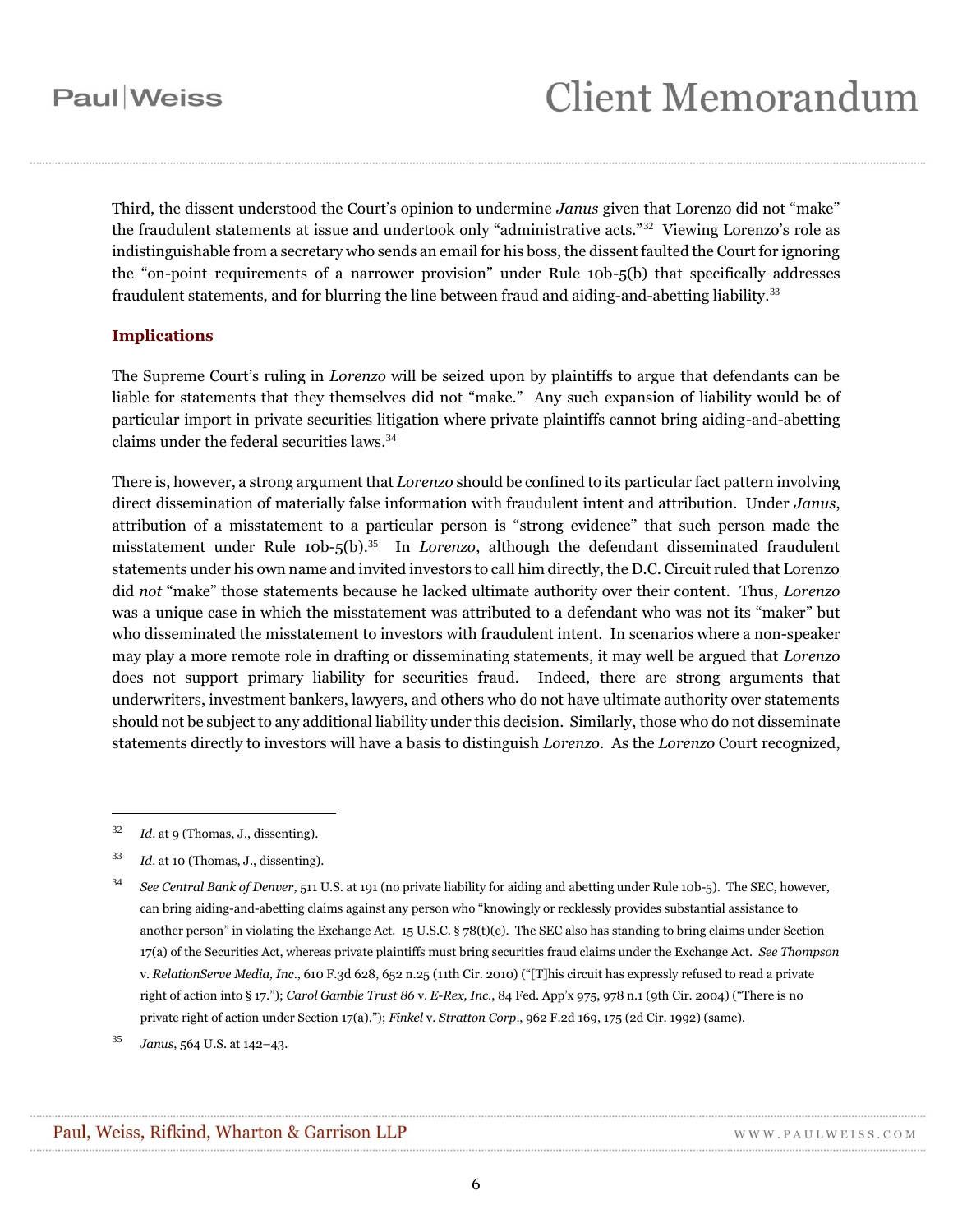## **Client Memorandum**

its ruling "may present difficult problems of scope in borderline cases," and "[p]urpose, precedent, and circumstance could lead to narrowing the[] reach [of the antifraud provisions] in other contexts."<sup>36</sup>

Following *Lorenzo*, we expect litigants and courts to grapple with the scope of primary liability for alleged misstatements that a defendant did not "make." In contexts where the defendant may be further down in the disclosure drafting chain, has not reviewed or approved the final statement, is peripherally involved in disseminating a false statement, or is an undisclosed participant in the formulation or publication of the statement, there are also very strong arguments that primary liability should not attach. It will fall to lower courts to analyze the interplay between *Lorenzo* and *Janus*, and apply those decisions to the wide variety of factual circumstances that the Supreme Court could not have anticipated and did not purport to address in *Lorenzo*. 37

\* \* \*

<sup>36</sup> *See Lorenzo* v. *SEC*, No. 17-1077, slip op. at 6–7.

 $37$  The Supreme Court also did not address the issue of whether the SEC's interpretation of the federal securities laws is entitled to deference under *Chevron U.S.A., Inc*. v. *Natural Resources Defense Council, Inc*., 467 U.S. 837 (1984). The *Lorenzo* Court appeared to agree with the SEC's legal position even in the absence of deference. Questions of agency deference are likely to resurface later this Term.